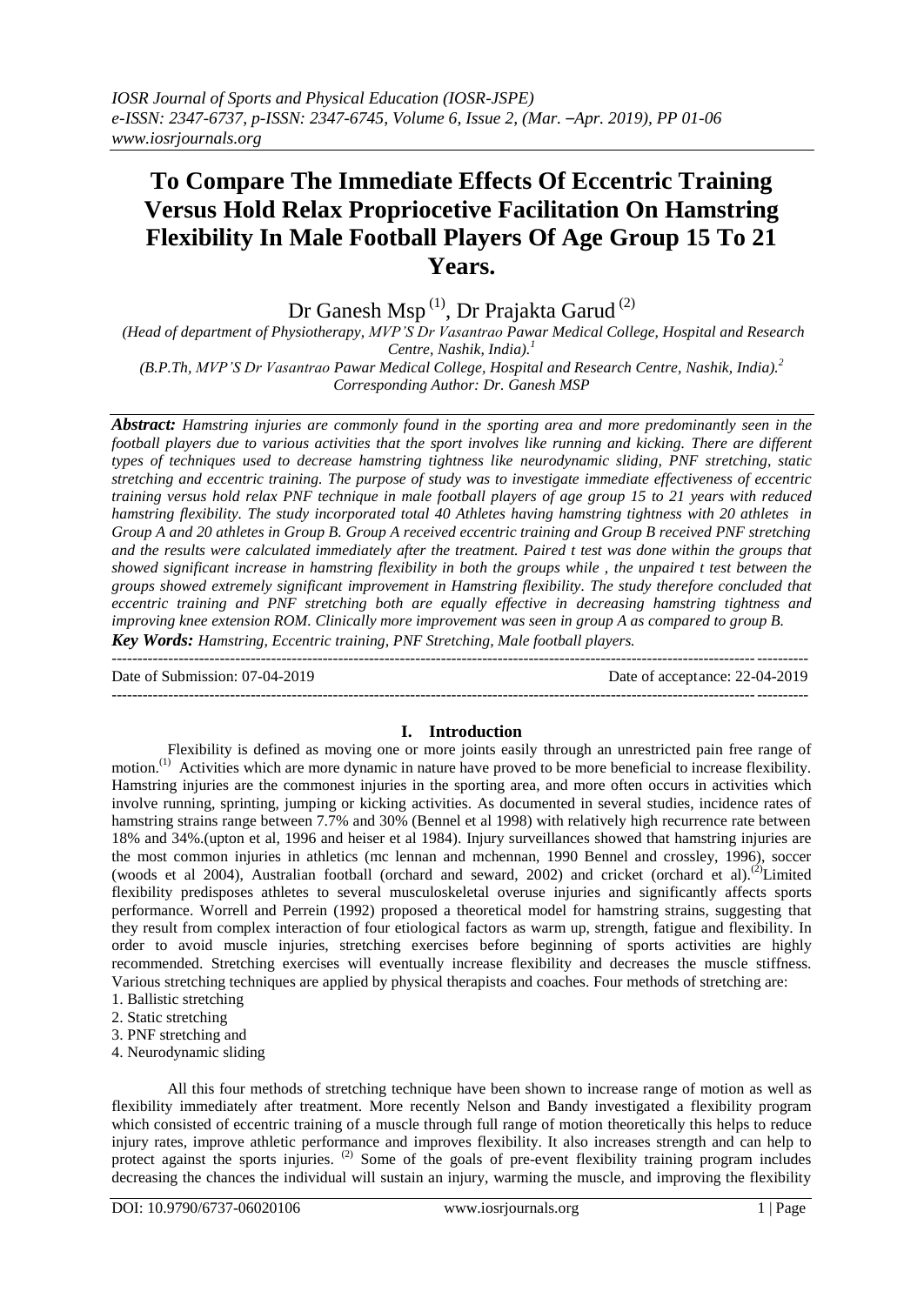of the muscle in preparation for the activity.<sup>(2)</sup> PNF is more advance form of flexibility training that involves both stretching and contracting the muscle at same time. Theoretically both eccentric and PNF stretching are effective to decreases hamstring tightness and improving the flexibility.

### **II. Materials And Methods**

Comparative research study was carried out on athletes of district coaching center, Nasik from 20August 2018 to 20<sup>th</sup> February 2019. A total number of athletes taken under study were 40 male football players of age group 15 to 21 years.

**Study design:** Comparative study.

**Study location**: This was a district coaching football center located in Nashik , Maharashtra.

**Study Duration**: 20August 2018 to 20 February2019

**Sampling size:** 40 Athletes.

**Subject and selection method:** The study population of the athletes was taken from football district coaching center, Nashik who presented with hamstring tightness of more than 20 degrees. They were further divided into two groups.

Group A- Eccentric Training -20 Athletes. Group B- PNF stretching - 20 Athletes.

### **Inclusion criteria**

- 1. Nonprofessional male players with active participation in football for at least 6week.
- 2. Age:  $15{\text -}21$ yrs.<sup>(1)</sup>
- 3. A deficit of 20 degree of knee extension with hip in 90 degree of flexion.<sup>(1)</sup>

### **Exclusion criteria**

- 1. Musculoskeletal injuries to hip and knee. $(2)$
- 2. Chronic low back pain.<sup>(2)</sup>
- 3. History of neck trauma. $^{(2)}$
- 4. History of disc herniation/protrusion.<sup>(2)</sup>

### **Procedure methodology**

After taking a written consent from athletes, they were made to lie down in supine position and active knee extension test was performed in 90-90 position of hip and knee. Thus, the degree of hamstring tightness was assessed with the help of the goniometer. The athletes were then grouped in two groups, 20 athletes in group A i.e Eccentric Training and 20 athletes in group B i.e. PNF stretching**.**

### **GROUP A: ECCENTRIC TRAINING**

In eccentric training the subjects were given supine position with the non-testing lower extremity extended completely. A 0.91m piece of black theraband was hold by the end in each hand with the mid-section of the band wrapped around the testing leg heel. The exercise started with the tested leg knee locked in full extension position. The athlete then pulled the hip into full flexion and kept the knee extended by pulling on the ends of band with both arms. The athlete stopped when he felt the gentle stretch. The position at which the subject felt the gentle stretch was defined as full hip flexion. As the athlete pulled the leg into the hip flexion resist the flexion motion eccentrically contracting the hamstring muscles. The athletes gave enough resistance to slow the hip flexion moment to take five seconds to complete. The eccentric activity was performed six times for total stretch time of 30 seconds.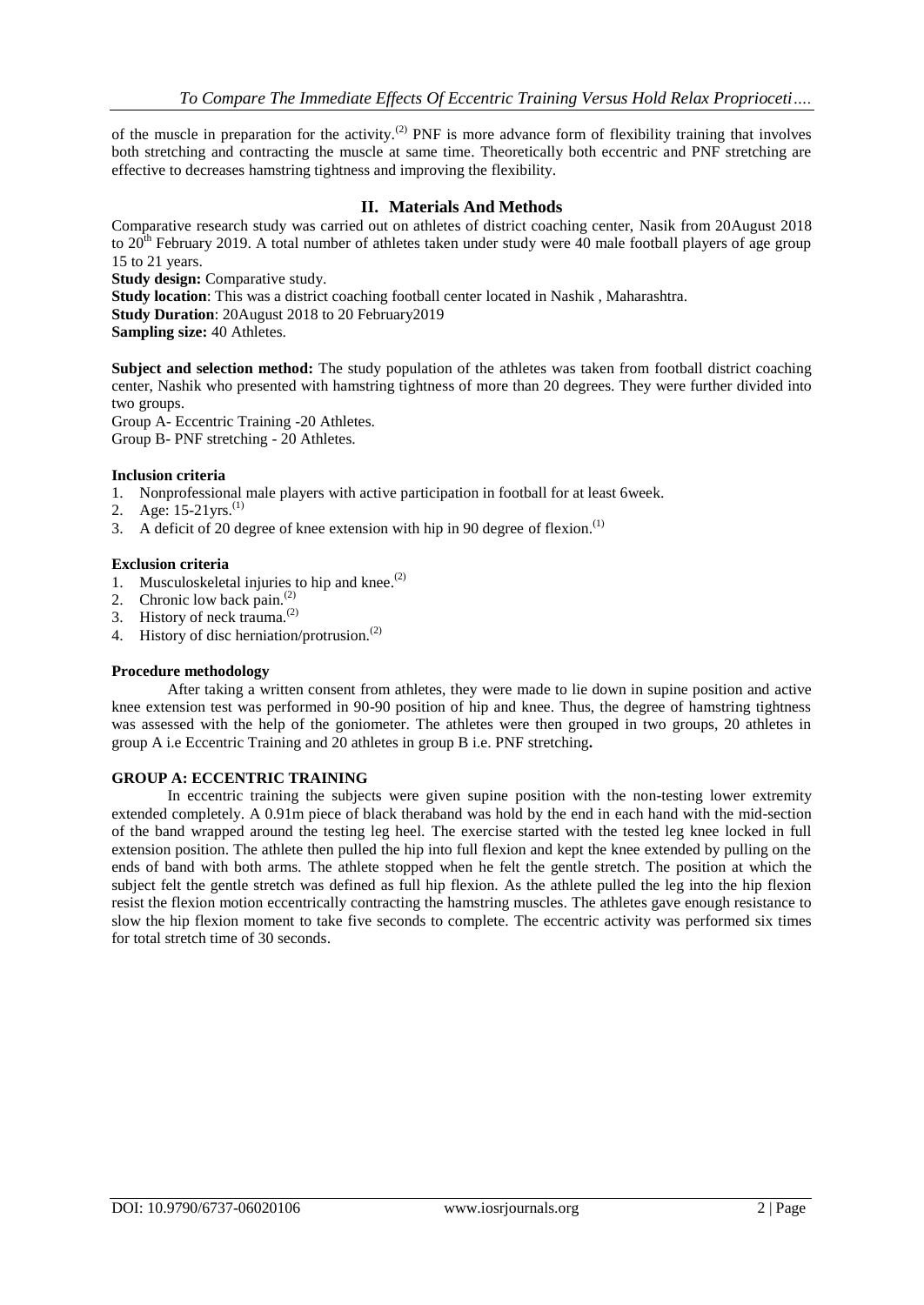

**FIG :1** Eccentric training

### **GROUP B: PNF STRECHING**

For hold relax stretching the subject was taken in supine position with their non-testing lower extremity stabilized by the therapist. For each stretch the therapist stretched the hamstring muscle by passively flexing the hip with knee completely extended, allowing no rotation at hip joint. The testing leg was rested on therapist shoulder. The hamstring muscle was stretched until the athlete reported the mild stretch sensations; this position was maintained for 10 seconds .Next the athlete then isometrically contracted the hamstring muscle for  $\overline{3}$  sec by pushing the leg downwards on therapist shoulder against the resistance provided by the therapist. Following this, the athlete was asked to relax for 5 seconds. The therapist then passively stretched the muscle until the mild stretch sensation was reported. This stretch was held for 10 seconds. This sequence was repeated 5 times with each sequence separated from each by 20 seconds of interval.



**FIG: 2** PNF stretching

# **III. Statistical Analaysis**

The data was analyzed with the use of graph pad and comparison with the help of statistical procedure paired and unpaired t test was done. Paired test was done within the groups and unpaired t test was done between the groups.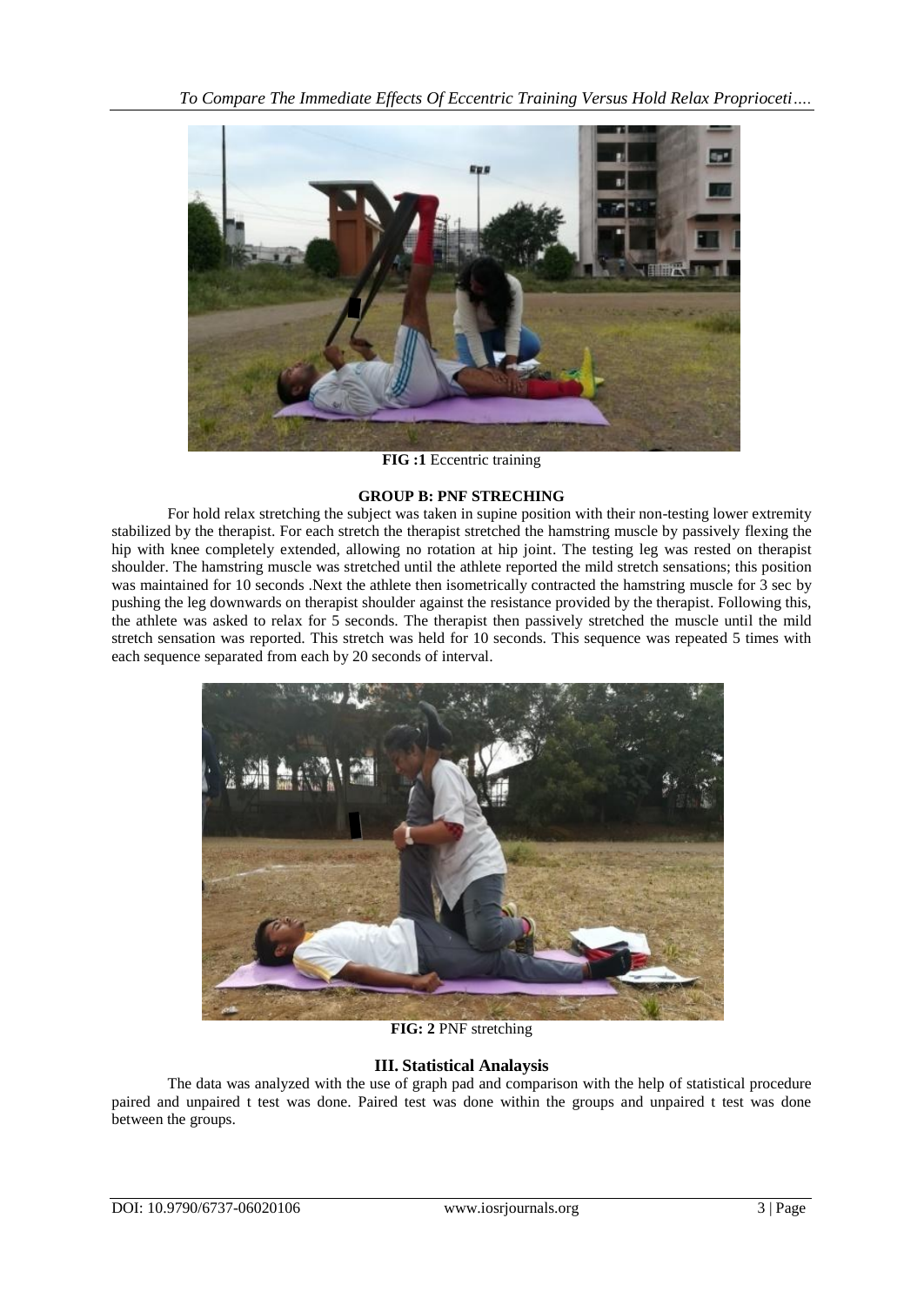### **IV. Result**

After the treatment for hamstring muscle tightness the results were immediately calculated. The results of this study showed significant reduction in pre and post mean values of the group A and group B between the groups. Group A(Eccentric training) the p value is =0.000 which is extremely statistically significant. Thus Eccentric training showed improvement in knee extension ROM.As the p value in group B is <0.000, which is extremely statistically significant. Thus PNF stretching also showed improvement in Knee extension ROM. The unpaired t-test was applied between the 2 groups, which show p value is 0.002 for Knee extension ROM. This is statistically significant. Thus Group A and Group B are equally effective to reduce hamstring tightness. Group A i.e. Eccentric training is clinically more effective compared to the other group B.

| <b>TABLE NO 1: AGE DISTRIBUTION</b> |                        |  |
|-------------------------------------|------------------------|--|
| <b>AGE GROUP</b>                    | <b>NO. OF PATIENTS</b> |  |
| 15-17                               |                        |  |
| 18-21                               |                        |  |

### **GROUP A ECCENTRIC TRANING**

Comparison of pre and post treatment ROM of active knee extension in group A (Eccentric training) using paired t test.

| <b>TABLE NO.2</b> |                                     |             |  |  |
|-------------------|-------------------------------------|-------------|--|--|
| <b>GROUP A</b>    | PRE                                 | <b>POST</b> |  |  |
| Mean              | 29.75                               | 5.15        |  |  |
| <b>SD</b>         | 6.975                               | 6.44        |  |  |
| P value           | $=0.000$                            |             |  |  |
|                   | 13.347                              |             |  |  |
| Significance      | Extremely statistically significant |             |  |  |

### **GROUP B PNF STRECHING**

Comparison of pre and post treatment active ROM of knee extension in group B (PNF stretching) using paired t test**.**

| <b>GROUP B</b> | PRE                                 | <b>POST</b> |  |  |
|----------------|-------------------------------------|-------------|--|--|
| Mean           | 28.25                               |             |  |  |
| SЕ             | 5.684                               | 5.405       |  |  |
| P value        | $=0.000$                            |             |  |  |
|                | 13.180                              |             |  |  |
| Significance   | Extremely statistically significant |             |  |  |

Comparison of pre and post treatment ROM of active knee extension mean difference vaules between the groups.

| <b>TABLE NO.4</b> |                                |                                |  |  |  |
|-------------------|--------------------------------|--------------------------------|--|--|--|
| <b>GROUP</b>      | <b>GROUP A mean difference</b> | <b>GROUP B mean difference</b> |  |  |  |
| Mean              | 24.60                          | 16.75                          |  |  |  |
| SD                | 8.451                          | 5.684                          |  |  |  |
| P value           | 0.002                          |                                |  |  |  |
|                   | 3.381                          |                                |  |  |  |
| Significance      | Statistically significant      |                                |  |  |  |

### **IV. Discussion**

To increase flexibility an activity that is more dynamic in nature are of importance. Dynamic nature of activity would cause warming effect in muscle and the muscle would be more pliable and accommodating to the stretch leading to an increase flexibility of the muscle. The study was aimed to compare the effect of eccentric training and hold relaxes PNF technique in male football players of age group 15 to 21 years with reduced hamstring flexibility. A comparative study of 40 subjects was carried out. They were grouped in 2 group's one in eccentric and other in PNF, 20 in each group respectively. Group A received eccentric training and group B received PNF technique. Pre treatment ROM of active knee extension was measured, treatment was given according to the group after which immediately the active ROM of the knee extension was checked and noted. The data collected of 40 athletes was analyzed and showed statistically significant reduction in hamstring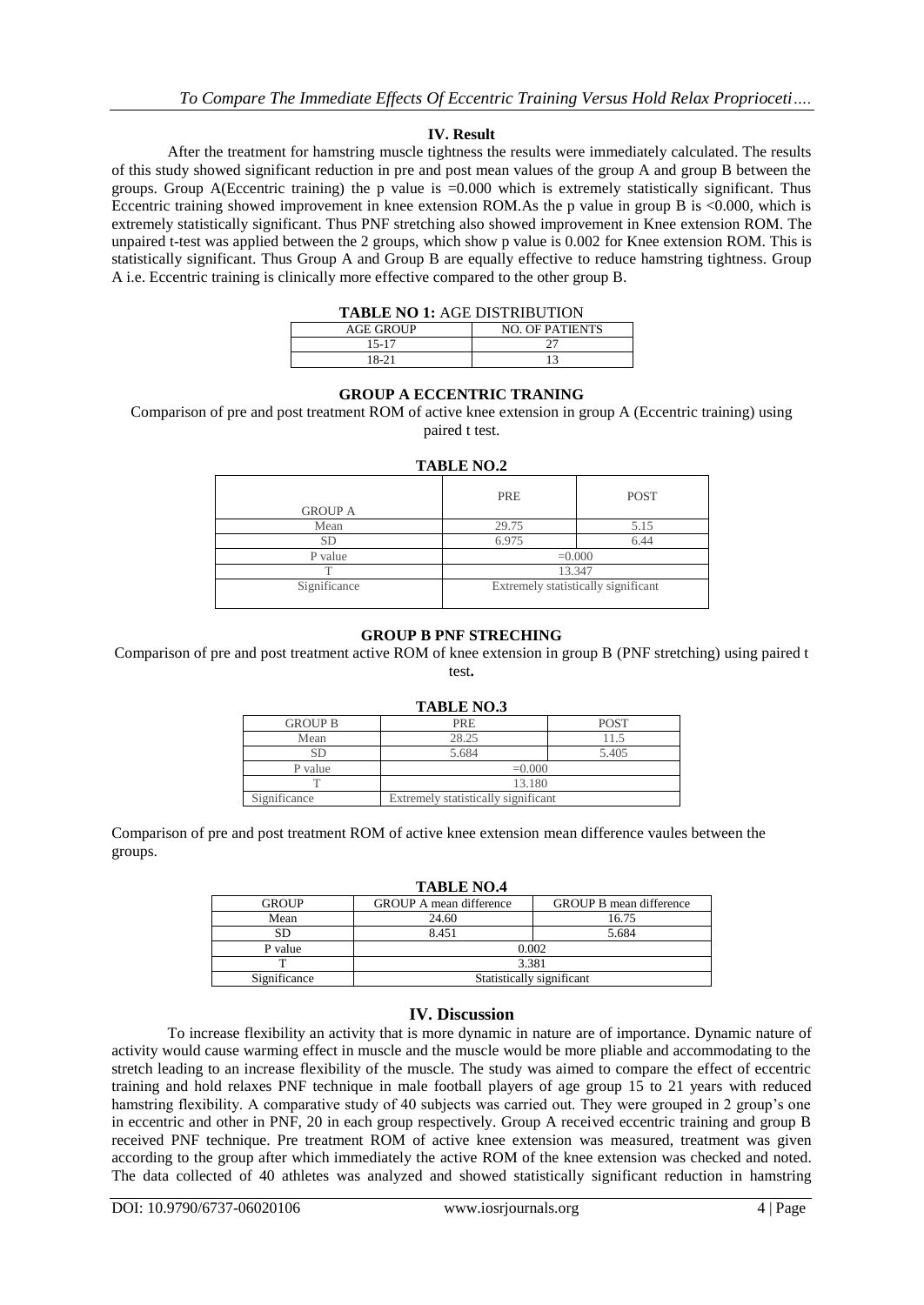tightness. However, when comparison was done between two groups of eccentric training and PNF technique eccentric training proved to be more effective than the PNF technique in reducing hamstring tightness. As the p value is <0.0001in group A, it is statistically significant. The goal of clinicians and the patients is a restoration of the normal functional motion. In order to achieve normal functional motion the patient must have flexibility and strength to perform the movement. Strengthening through full range of motion not only maintain the achieved range but also helps ensure that patient is able to use range functionally (Russell T Nelson).<sup>(1)</sup> The reasoning behind the greater gain in flexibility when adding eccentric resistance to DSMS may be found in rapid training effect, which has been explored in few studies on eccentric exercises by Lynn and Morgan (1994) and Lynn (1998). The training effect refers to improvement in functional ability and strength due to change in muscular, cardiovascular and neurological system.<sup>(6)</sup> They found that in group of untrained college students, eccentric training was more effective than concentric strength training on peak isokinetic eccentric hamstring torque after 6 weeks of training of a leg curl machine.<sup>(13)</sup> The p value of group B is <0.00001, which means it is statistically significant. During PNF stretching autogenic inhibition of the target muscle takes place for example Moore and colleagues (1991) approved the theoretical basis of PNF stretching and proposed that relax portion of hold relax maneuver should be applied quickly after the hold position. Therefore the results of this study can be correlated with the popular belief that PNF stretching leads to relaxation and inhibition of the stretched muscle via two physiological mechanism proposed by Sherrington (1940) namely reciprocal inhibition and autogenic inhibition.<sup>(2)</sup>Studies of PNF stretching technique suggested that autogenic inhibition of the stretched muscle provides increase ROM.<sup>(2)</sup> Autogenic inhibition of homonymous muscle alpha motor neurons by the stimulation of Golgi tendon organ. This inhibitory effect is thought to diminish muscle activity and therefore allows the relaxation so that the muscle could be stretched. Howeever when comparing between the two groups, eccentric training and PNF. Group A that is eccentric training was found to be more effective than group B that is PNF technique. The group performing eccentric training showed significant gain in flexibility than the group receiving PNF technique. The results supported the theory that immediate effect of performing eccentric training has been shown to increase flexibility.<sup>(2)</sup> Eccentric training is stretching the muscle by having it contracted as it lengthens. The cross bridge do not complete the full cycle during eccentric contraction. They become suspended in an active state bounds to actin and become forcibly detached followed by a rapid re attachment, because a full cross bridge cycle is not completed less ATP is required to maintain force. Cortical excitability is enhanced during eccentric training. There is spinal inhibition that reduces the motor activity during eccentric training .Thus eccentric training is clinically more effective than the PNF stretching to reduce the hamstring tightness and increase the flexibility.

### **V. Conclusion**

The study therefore concluded that eccentric training and PNF stretching both are equally effective in decreasing tightness and improving active knee extension ROM.

#### **Acknowledgement**

I am grateful to all the participated Athletes for providing there time for my study. A heartfelt gratitude to the management of N.D.M.V.Ps' College of Physiotherapy Nashik and District coaching center of football Nashik. I was truly blessed with the constant support of my guide Dr.Ganesh MSP Sir and Principal Dr. Mahesh Mitra sir. I am very grateful to them and shall always cherish their valuable suggestions.

#### **References**

- [1]. Russell T. Nelson A comparison of the immediate effects of eccentric training vs static stretch on hamstring flexibility in high school and college athletes 2006; 1(2):56-61
- [2]. Amit Kumar singh, Sibbala Nagaraj, Rakesh Man Palikhe and Bikram Neupane Neurodynamic slididng versus PNF stretching on hamstring flexibility in collegiate students: A comparative study 2017;4(1):29-33
- [3]. Emililo J Puentedura, Peter A Hujibregts, Shelley Celeste , Dale Edwarsd, Alastair In, Merrill R Landers, Cesar Fernandez-de-Ias-Penas 2011 Physical therapy in sports 12(3) , 122-126Immediate effect of quantified hamstring stretching: hold relax proprioceptive neuromuscular facilitation versus static stretching
- [4]. Bandy wb, irion JM, briggler M. The effect of time and frequency of static stretching on flexibility of hamstring muscles.phys ther.1997; 77:1090-1096(PubMed)
- [5]. Jeffrey Forman,, Lisbeth Geertsen, MS,cmt, Michale E Rogers Effect of deep stripping massage alone or with eccentric resistance on hamstring length and strength. 2013 ,1-6
- [6]. Halbertsma jp, vanbolhuis AL, goeken LM. Sports stretching: effect of passive muscle stiffness of short hamstrings. Aech phys Med rehabil. 1996
- [7]. Zachezewski JE. Improving flexibility. In scully RM, barnes MR , EDITORS , EDS. Physical therapy Philadelphia PA ; JB Lippincoot co; 1989; 698-699
- [8]. worrell TW, Smith TL, Winegardener J. Effect of hamstring stretching on hamstring muscle performance.J Orthop sports phys ther. 1994; 6:110-115
- [9]. .Bandy wb, Irion JM, Briggler M.The effect of static stretch and dynamic range of motion training on flexibility of hamstring muscles. J Ortho sports phys ther. 1998; 27:295-300